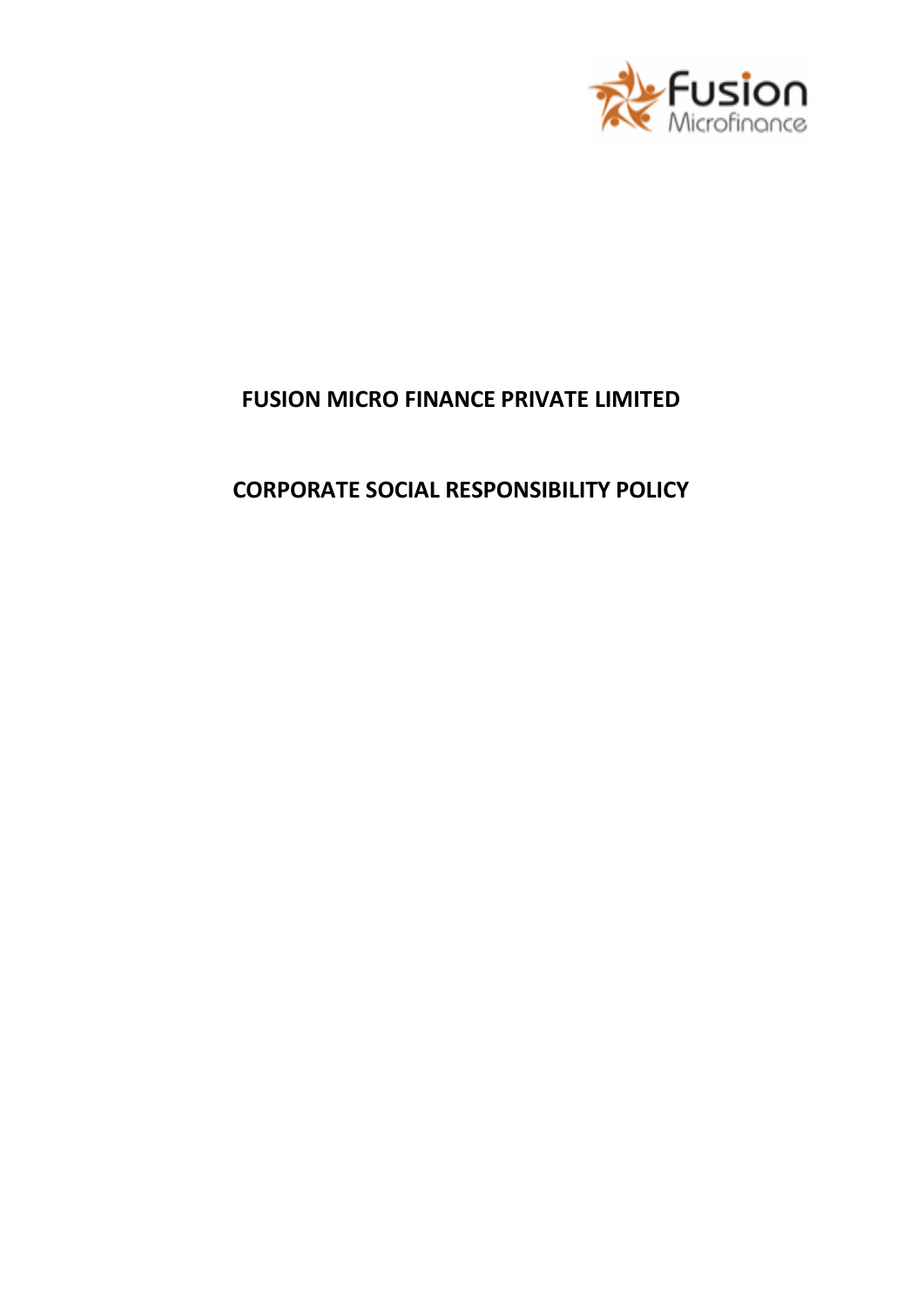

#### **Date of last review & approval: May 26, 2021**

#### **A. INTRODUCTION**

The concept of Corporate Social Responsibility (CSR) has gained prominence from all avenues. Organizations have realized that government alone will not be able to get success in its endeavor to uplift the downtrodden of society. The concept of CSR has been looked upon as closely linked with the principle of sustainable economic development, which requires the organizations to make decisions not only based on financial factors but also on immediate and long term social & environmental consequences of their activities.

Ministry of Corporate Affairs has notified Section 135 of the Companies Act, 2013 and Schedule VII thereto along with the Companies (Corporate Social Responsibility Policy) Rules, 2014 (hereinafter "CSR Rules), effective April 01, 2014.

This Corporate Social Responsibility Policy (hereinafter "CSR Policy) of Fusion Microfinance Private Limited (FMPL) has been prepared pursuant to Section 135 of the Companies Act, 2013 and the CSR Rules. This CSR policy should serve as the referral document for all CSRrelated activities at FMPL.

#### **B. DEFINITIONS:**

- a) **"Act"** means the Companies Act, 2013.
- b) "Administrative overheads" means and include the expenses incurred by FMPL for 'general management and administration' of Corporate Social Responsibility functions in the company. Expenditure directly incurred for the designing, implementation, monitoring, and evaluation of a particular Corporate Social Responsibility project or program shall not be included under this.
- c) "Annexure" means the Annexure appended to these rules;
- d) **"Corporate Social Responsibility (CSR)"** means and includes but is not limited to:-
- i) Projects or programs relating to activities specified in Schedule VII to the Act; or
- ii) Projects or programs relating to activities undertaken by the Board of Directors of FMPL in pursuance of recommendations of the CSR Committee of the Board as per declared CSR policy of FMPL subject to the condition that such policy will cover subjects enumerated in Schedule VII of the Act.
- e) "**CSR Policy**" relates to the activities to be undertaken by FMPL as specified in Schedule VII to the Act.
- f) "**Net profit**" means the net profit of FMPL as per its annual financial statements prepared in accordance with the applicable provisions of the Act.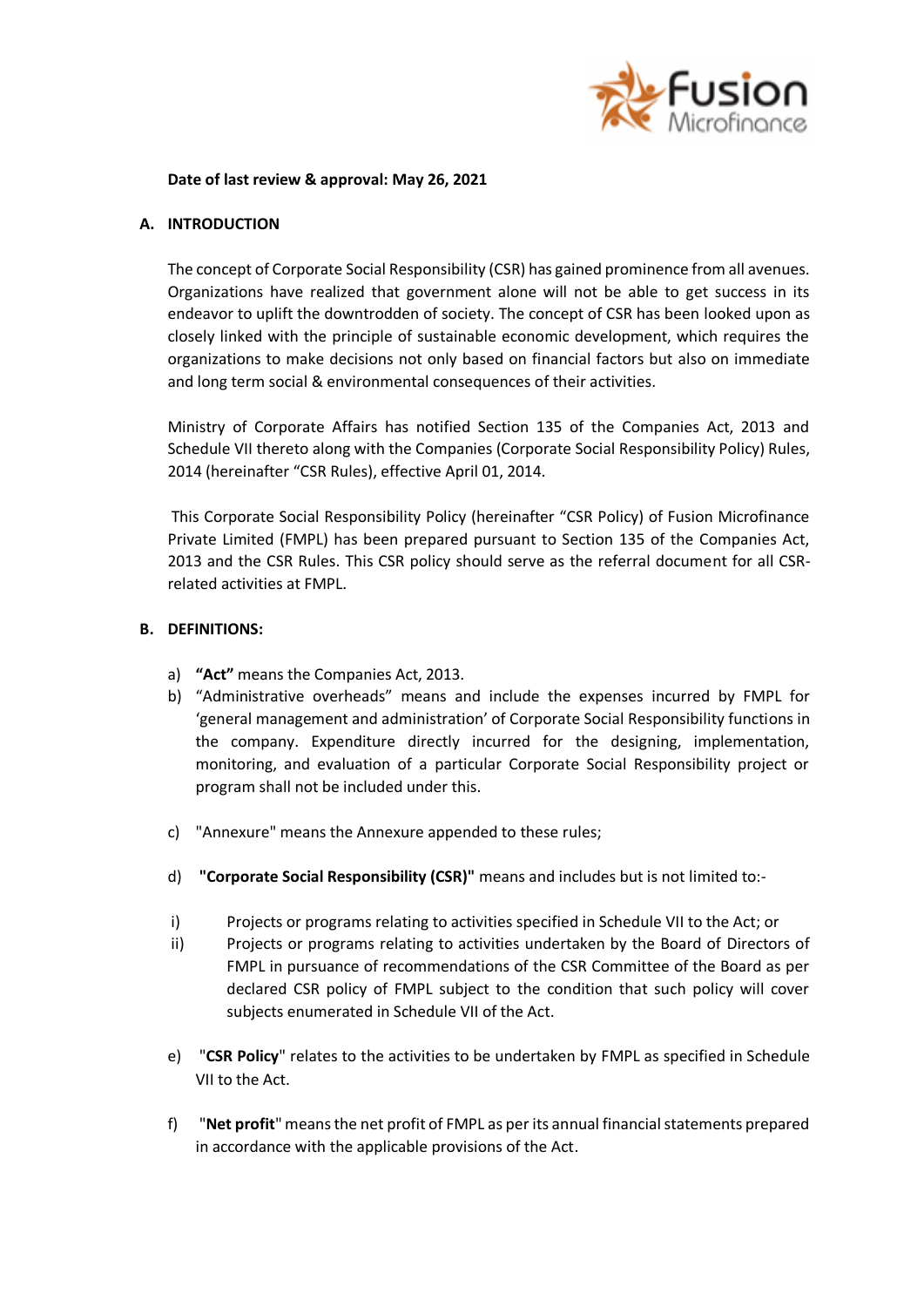

#### **C. CSR VISION STATEMENT & OBJECTIVE**

In alignment with the vision of the company, FMPL, as its CSR initiatives, will continue to enhance value creation in the society and in the community in which it operates, through its services, conduct and initiatives, so as to promote sustained growth for the society and community in fulfilment of its role as a Socially Responsible Corporate with environmental concern.

## **Objective**

The main objectives of CSR Policy are:

- i) To directly or indirectly take up programs that benefit the communities in and around FMPL's workplace and results, over a period of time, in enhancing the quality of life and economic well-being of the local populace.
- ii) To generate through its CSR initiatives, a community goodwill for FMPL and help reinforce a positive & socially responsible image of FMPL as a corporate entity and as a good Corporate Citizen.
- iii) Ensure commitment at all levels in the organization, to operate its business in an economically, socially and environmentally sustainable manner, while recognizing the interest of all its stakeholders

### **D. EXPENDITURE**

In every financial year, FMPL shall, with the recommendation of its CSR Committee and approval of its Board of Directors, make a budgetary allocation for CSR and Sustainability activities /projects for the year. The budgetary allocation will be at least two percent of the average net profits of FMPL made during the three immediately preceding financial years. The Company may spend up to 5% of the total CSR expenditure in one financial year on administrative expenses relating to the general management and administration of CSR functions in the company. The Company shall give preference to the local area(s) around it where it operates, for spending the amount earmarked for CSR activities.

CSR expenditure shall include all expenditure including contribution to corpus, for projects or programs relating to CSR activities approved by the Board on the recommendation of its CSR Committee, but does not include any expenditure on an item not in conformity or not in line with activities covered under the purview of Schedule VII to the Act. The surplus arising out of the CSR projects or programs or activities shall not form part of the business profits of FMPL and need to be ploughed back into the same project, or to be transferred to the Unspent CSR Account. It should be spent in pursuance of this CSR policy and annual action plan of the Company, or the Company may transfer such surplus amount to a Fund specified in Schedule VII of the Act, within a period of six months of the expiry of the financial year. Any unspent amount, other than unspent amount relating to an ongoing project, will be transferred to a Fund specified in Schedule VII, within a period of six months of the expiry of the financial year.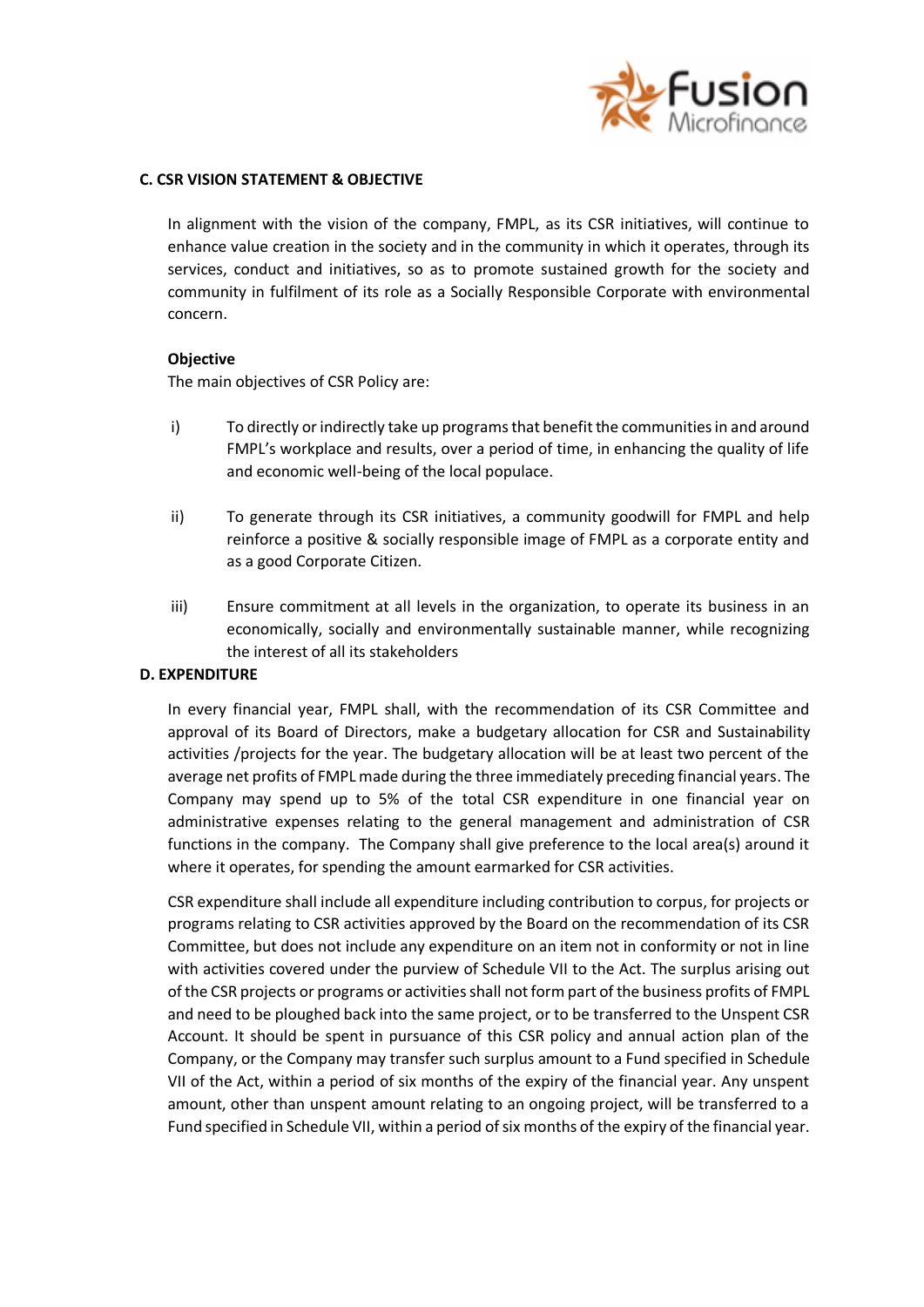

In the event the company expends an amount for CSR Project(s)/Program(s) in excess of the spending requirement of the company in a financial year, the CSR Committee may recommend to the Board setting off the excess amount against the CSR spending requirement of the company for the 3 immediate succeeding financial years.

## **E. CSR ACTIVITY AREAS/ SCOPE**

The CSR activities shall be undertaken by FMPL, as per its stated CSR Policy, as projects or programs or activities (either new or ongoing), excluding the activities undertaken in pursuance of its normal course of business.

FMPL may join hands and the resources for undertaking CSR activities with any other Company or with any Civil Society Organizations or Government bodies or registered trusts or registered society or Section 8 companies, etc. or otherwise:

Provided that-

a) if such trust, society or company or other entities is not established by the company or its holding or subsidiary or associate company

b) FMPL has specified the project or programs to be undertaken through these entities, the modalities of utilization of funds on such projects and programs and the monitoring and reporting mechanism.

CSR projects or programs or activities undertaken in India only shall amount to expenditure towards CSR activities. The CSR projects or programs or activities that benefit only the employees of the company and their families shall not be considered as CSR activities in accordance with Section 135 of the Act.

FMPL may build CSR capacities of its own personnel as well as those of their implementing agencies but such expenditure shall not exceed five percent of total CSR expenditure of the company in one financial year.

Contribution of any amount directly or indirectly to any political party under Section 182 of the Act, shall not be considered as CSR activity.As per the Schedule VII read with Section 135 of the Companies Act, 2013, the following activities would be allowed as a part of CSR activities by FMPL:

- i) Eradicating hunger, poverty and malnutrition, promoting preventive health care and sanitation including contribution to the Swach Bharat Kosh set-up by the Central Government for the promotion of sanitation and making available safe drinking water;
- ii) Promoting education, including special education and employment enhancing vocational skills especially among children, women, elderly, and the differently abled and livelihood enhancement projects;
- iii) Promoting gender equality, empowering women, setting up homes and hostels for women and orphans; setting up old age homes, day care centres and such other facilities for senior citizens and measures for reducing inequalities faced by socially and economically backward groups;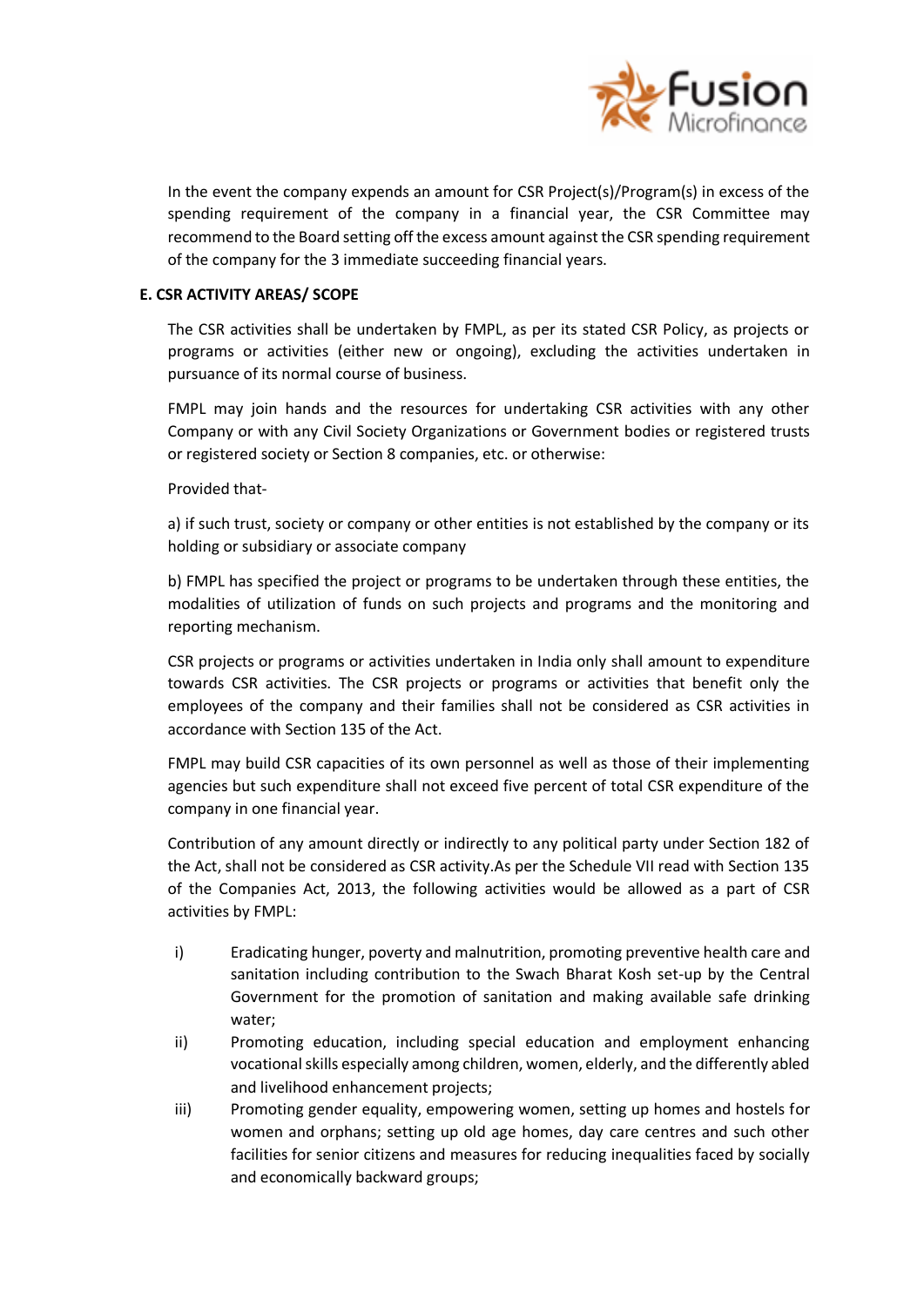

- iv) Ensuring environmental sustainability, ecological balance, protection of flora and fauna, animal welfare, agro forestry, conservation of natural resources and maintaining quality of soil, air and water; [including contribution to the Clean Ganga Fund set-up by the Central Government for rejuvenation of river Ganga;
- v) Protection of national heritage, art and culture including restoration of buildings and sites of historical importance and works of art; setting up public libraries; promotion and development of traditional arts and handicrafts;
- vi) Measures for the benefit of armed forces veterans, war widows and their dependents;
- vii) Training to promote rural sports, nationally recognized sports, paralympic sports and Olympic sports;
- viii) Contribution to the Prime Minister's National Relief Fund) or Prime Minister's Citizen Assistance and Relief in Emergency Situations Fund (PM CARES Fund) or any other fund set up by the Central Government for socio-economic development and relief and welfare of the Scheduled Castes, the Scheduled Tribes, other backward classes, minorities and women;
- ix) Contributions or funds provided to technology incubators located within academic institutions which are approved by the Central Government;
- x) Rural development projects.
- xi) slum area development
- xii) Disaster management, including relief, rehabilitation and reconstruction activities.

In this context, FMPL will extending a helping hand to aid communities facing natural disasters through multifarious ways including initiating relief and rehabilitation activities, offering services and financial assistance. As support to such initiatives is not pre-planned, therefore they will be of an ad-hoc nature. The magnitude and the form of investment covered under this support will depend on the nature of the disaster.

The above list is illustrative and not exhaustive.

#### **F. IMPLEMENTATION AND MONITORING**

The CSR Committee shall formulate a plan for efficient implementation of identified projects. Such a plan shall inter alia contain timelines.

As per requirement, the Company may engage specialized agencies/ NGOs/Trusts/ Government or Semi-Government organizations/ private agencies for any assignment, who have requisite expertise of carrying out the identified activities/ programmes. The CSR Committee may discontinue any CSR activity, if the implementation of the said CSR activity is found that the implementation of the same is practically not feasible, at its sole discretion; having an established track record of at least 3 years in undertaking similar activities. These organizations would need to be registered under section 12A and 80 G of the Income Tax Act, 1961 (43 of 1961). The above entities shall register with the Central Government by filing the form CSR-1 electronically with the Registrar, with effect from the 1st April 2021.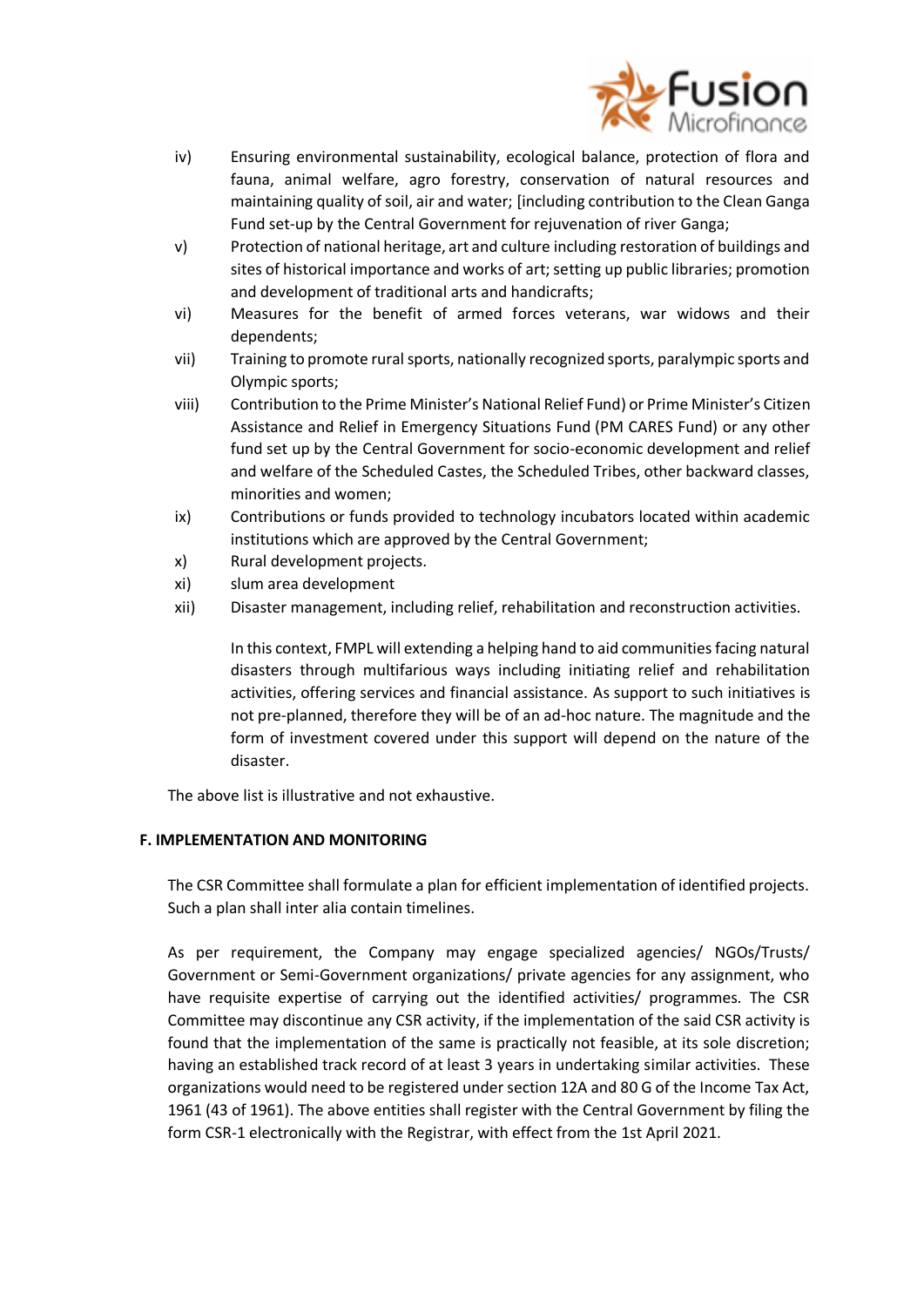

Implementation plans and utilization of funds for the CSR activities shall be drawn by the CSR Committee.

The Board of Company shall monitor implementation of the project with reference to the approved timelines and year-wise allocation, and make modifications, if any required, for smooth implementation of the project within the overall permissible time period.

The CSR Annual Action Plan shall include the following :-

(a) the list of CSR projects or programmes that are approved to be undertaken in areas or subjects specified in Schedule VII of the Act,

(b) the manner of execution of such projects or programmes,

(c) the modalities of utilisation of funds and implementation schedules for the projects or programmes,

(d) monitoring and reporting mechanism for the projects or programmes and

(e) details of need and impact assessment, if any, for the projects undertaken by the company Board may alter such plan at any time during the financial year, as per the recommendation of its CSR Committee, based on the reasonable justification to that effect.

#### **G. MONITORING AND FEEDBACK**

6.1. To ensure effective implementation of the CSR Programs undertaken, a monitoring mechanism will be put in place. The progress of CSR Programs under implementation will be reported by the Internal Audit Department on a half yearly basis to the CSR Committee.

6.2 The progress report of CSR Programs under implementation in the format given in Annexure B shall be placed before the Board on a half yearly basis.

6.3 The CSR committee may conduct an annual impact study of the CSR Programs will be carried out from time to time by engaging specialized agencies like NGOs/Trusts/ Societies/ Government or Semi-Government organizations/ private agencies for any assignment, who have requisite expertise of carrying out the identified activities/ Programs;

6.4 CSR Programs undertaken by the Company shall be reported in the Annual Report.

#### **H. ROLE OF CSR COMMITTEE, QUORUM AND THE BOARD**

#### **7.1 Role of the CSR Committee:**

In pursuance to Section 135 of the Act, FMPL shall constitute a Corporate Social Responsibility Committee of the Board consisting of three or more directors, out of which at least one director shall be an independent director. The Corporate Social Responsibility Committee shall:

a) Formulate and recommend to the Board, a Corporate Social Responsibility Policy which shall indicate the activities to be undertaken by the Company as specified in Schedule VII to Companies Act, 2013;

b) Recommend the amount of expenditure to be incurred on the activities referred to in clause (a) above; and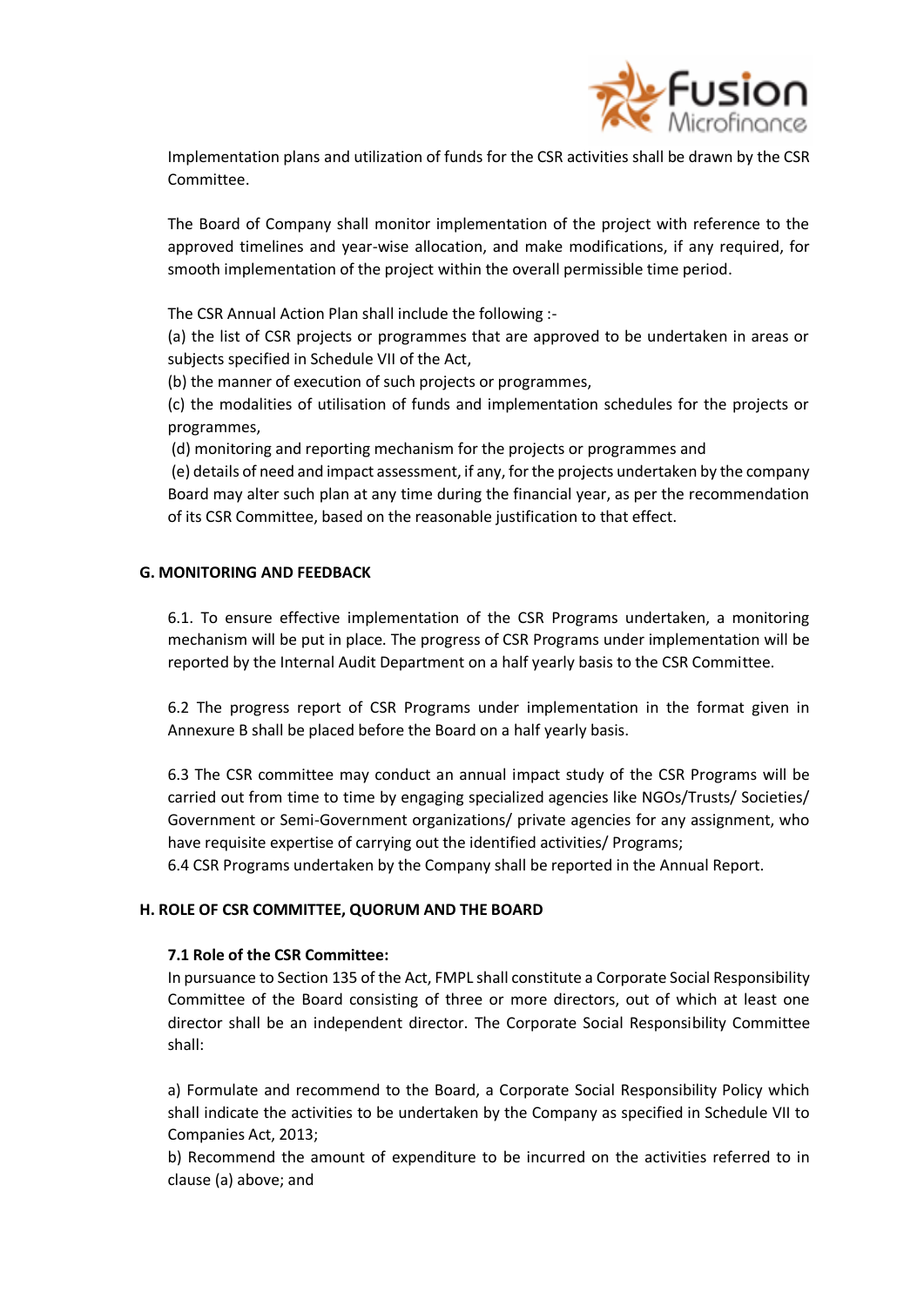

c) Monitor the Corporate Social Responsibility Policy of the Company from time to time.

## **7.2 Quorum**

a) The quorum necessary for the transaction of business at the meeting/s of the CSR Committee shall be 1/3rd of its total strength or two directors, whichever is higher, with at least one Independent Director. A duly convened meeting of the Committee, at which a quorum is present, shall be competent to exercise all or any of the authorities, powers and discretions vested in or exercisable by the Committee.

## **7.3 Role of the Board**

The Board shall:

- a) after taking into account the recommendations made by the CSR Committee, approve the Corporate Social Responsibility Policy for FMPL and disclose contents of such Policy in its report and also place it on the Company's website, if any, in such manner as may be prescribed;
- b) ensure that the activities as are included in Corporate Social Responsibility Policy of FMPL are undertaken by the Company;
- c) ensure that the Company spends, in every financial year, at least two percent of its average net profits made during the three immediately preceding financial years, in pursuance of its Corporate Social Responsibility Policy, provided that the Company shall give preference to the local area/s around it where it operates, for spending the amount earmarked for Corporate Social Responsibility activities.
- d) If the Company fails to spend such amount, the Board shall, in its report made under clause (o) of Sub-Section (3) of Section 134 of the Companies Act, 2013, specify the reasons for not spending the amount.

#### **I. REPORTING AND DISCLOSURE**

#### **8.1 Annual Reporting**

The Board's Report of Fusion Microfinance Private Limited for the financial year commencing from 1st day of April, 2015 shall include an annual report on CSR containing particulars as specified in the Annexure to the CSR Rules, 2014 (annexed herewith).

#### **8.2 Company's Website**

The Board of Directors of FMPL shall, after taking into account the recommendations of CSR Committee, approve its CSR Policy and disclose the composition of the CSR Committee, contents of such Policy in its report, projects approved on the Company's website.